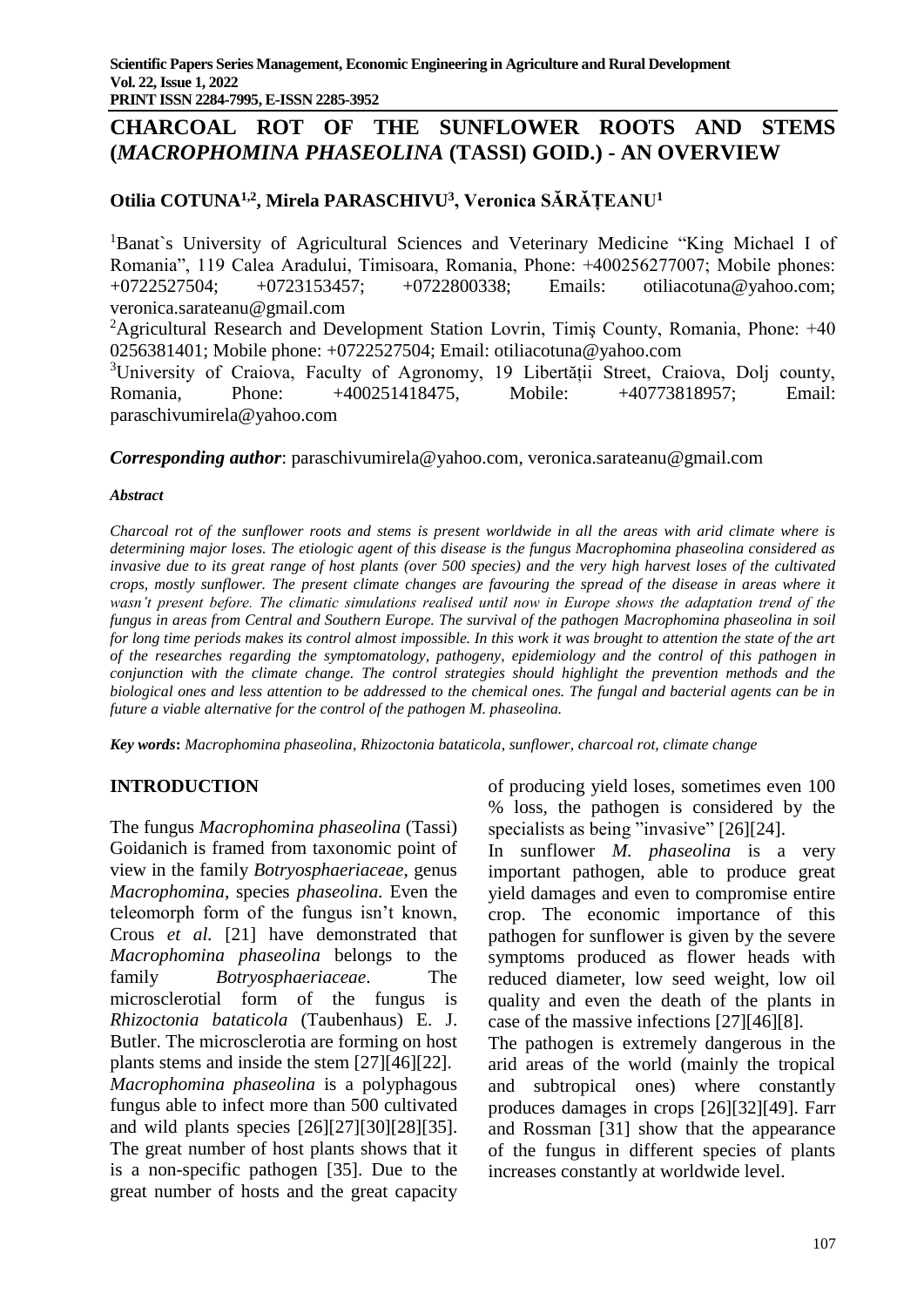According with other researchers, yield loses due to the charcoal rot can reach even to 60% [53]. Others have reported sunflower yield loses comprised between 20 and 36 % [35] [10]. In the years with favourable conditions for the pathogeny of this fungus there were reported total harvest loses of the sunflower crops [35][36].

The charcoal rot has been reported in numerous countries as are: Hungary, Romania, Spain, Serbia, Italy, Bulgaria, Portugal, Russia, U.S.A., Czech Republic, Turkey and Slovakia [23].

In Romania are few studies regarding the presence of the pathogen in the sunflower crops. In the year 1982 Comes *et al*. [19] doesn't describe this pathogen in the book "*Phytopathology*" even during 1981-1983 period this had created problems in numerous European countries [55]. Bontea [14][15] describes later the pathogen in the book "*Ciuperci parazite și saprofite din România*" (*En. Parasyte and Saprophyte Fungi from Romania*). In 1990, Docea *et* Severin [27] describe charcoal rot in three crops (maize, sunflower and soybean) in the book"*Ghid practic pentru recunoașterea și combaterea bolilor plantelor agricole*" (*En. Practical Guide for the Recognition and Control of the Crop Diseases*). An interesting study was published in 1996 by Ioniță *et al.* [36] regarding the presence of this pathogen in different agricultural crops from Romania (soybean, sunflower, sugar beet, bean and colza). In this study the authors have reported high attack frequencies of the fungus *Macrophomina phaseolina* in sunflower during 1992-1994, they being comprised between 46.5 % and 92.7 %. In the year 2021, the pathogen has been reported in several sunflower crops from Western Romania where it has produced great yield loses, some crops being compromised in totality [20].

The present climatic changes (mainly the increase of the temperatures) could influence positively the pathological - system *Macrophomina phaseolina* (Tassi) Goid. - *Helianthus annus* L. in the areas with moderate climate. In the countries with temperate climate *Macrophomina phaseolina* produces infections only in the years when

there are registered high temperature and dryness. These types of situations have been reported during 1981 – 1983 period in almost all European countries, less in Poland [55]. Coakley *et al.* [17], claim that climate changes can have direct impact on the pathogens from sunflower crop, favouring the infections. The warm and dry weather is stimulating the pathogen *Macrophomina phaseolina*. According with Sarova *et al*. [50], the warm and dry weather with temperatures comprised between  $28 - 30$  °C and the deficit of the water from soil are favouring the infection with this fungus.

In general, the fungi that are resisting in soil as sclerotia for long time periods could tolerate easier the unfavourable climatic conditions (e.g. drought). The absence of water in soil could predispose the sunflower plants to the attack of the systemic pathogens that are destroying and blocking the transport tissue [57][25].

In Romania, the fungus *Macrophomina phaseolina* could be present every year from now in sunflower crops, on the background of the climatic changes, respectively the increase of the temperatures over the multiannual averages. This isn't a good perspective having in view that the fungus is difficult to control. To the climate conditions can be added the soil conditions, improper rooting of the plants, boron deficiency, being known that the pathogen is infecting easier the plants affected by physiological disorders [46].

Nowadays climate change is an important global issue threatening plants health, particularly by unfavourable temperatures and precipitations leading more and more to food insecurity worldwide. However, climate change is challenging scientists to look for new methods to cope with negative impact of climate change on crops, breeding for more tolerant varieties to abiotic stresses, improving cropping technologies and controlling biotic constrainers (pests, diseases and weeds) [11][12][13][42][45][54].

The present work is an overview over the fungus *Macrophomina phaseolina* that is spreading in new areas where was present only sporadically, on the background of the climate change. The present climatic changes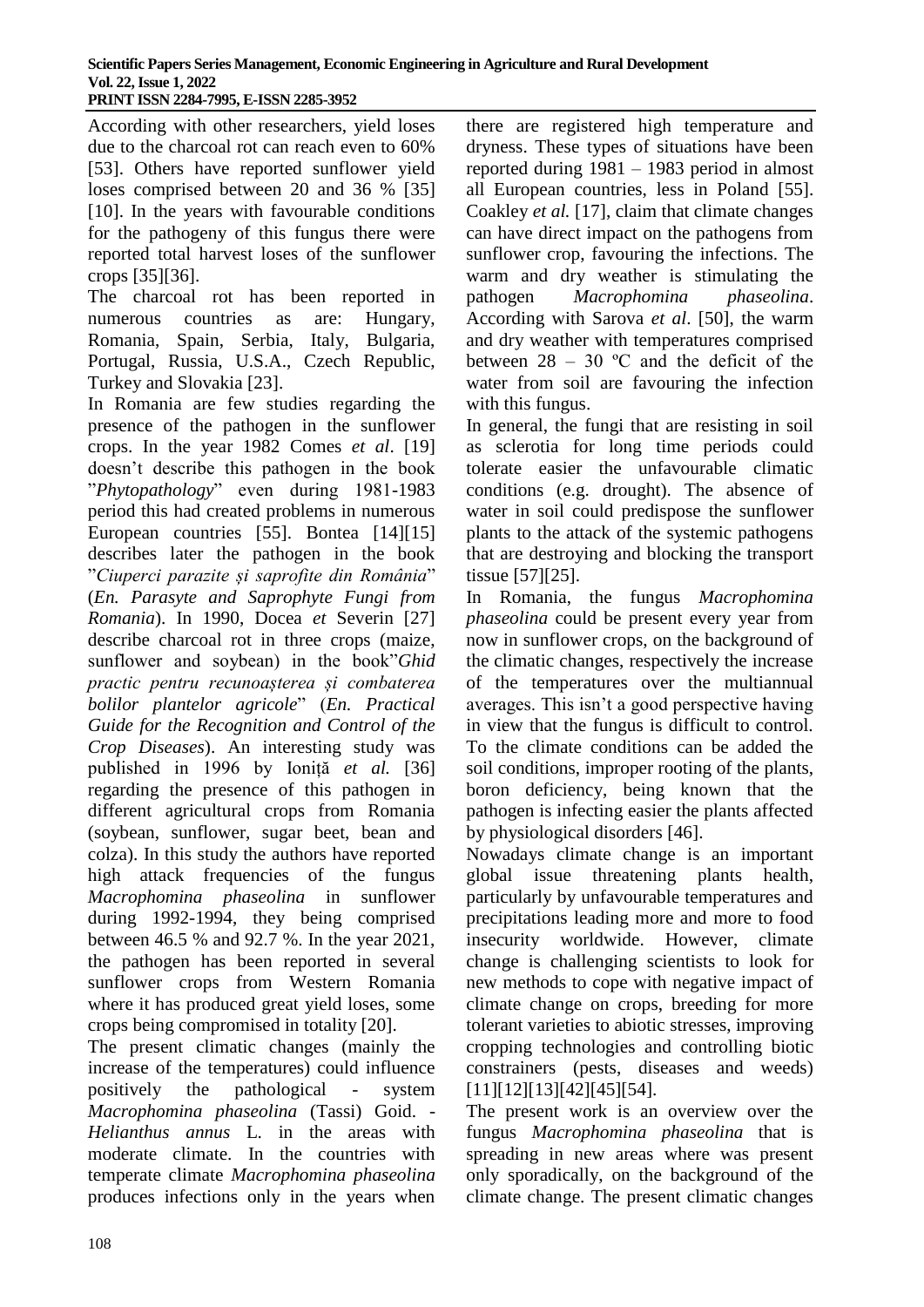could bring this pathogen in actuality in many areas with moderate climate, threatening the sunflower crops in future. The formulation of some conclusions on the background of new researched from this field is necessary.

#### **MATERIALS AND METHODS**

This work is an overview on the present state of the art of the researches regarding the fungus *Macrophomina phaseolina* in sunflower crop and the spreading capacity in new areas due to the climate change.

For the achievement of this overview there were used several approaches (methods) specific for the realisation of such article: systematic, semi-systematic, bibliometric and integrative. In this way there were identified with careful attention the most relevant articles, reports and scientific works from the field for the chosen topic. These were analysed, compared, synthesised and integrated in this overview paper. The semisystematic review highlights usually the progress achieved in the researches from the analysed field [61][52]. At the methods used is added a simple technique of text analysis (*text mining*) to identify the best scientific contributions in the field [52].

The review papers are recognized in general as research method more and more relevant, because identifies the eventual lacks and synthesizes the relevant published literature for a certain topic, thus coming to help the young researchers too [48][52].

## **RESULTS AND DISCUSSIONS**

#### *Symptomatology*

In sunflower, the fungus *M. phaseolina* infects the plants during the first development stages. With all of these, the symptoms appear only near to the end of flowering stage [27]. The fact that the first symptoms appear at the plant maturity stage indicates a latent infection. Often, the plants that apparently show a good development evolution in the first vegetation stages will develop severe symptoms at the maturity. The plants will maturate early due to the infection and they will have smaller flower heads, sometimes deformed, and a low number of achenes. In the central part of the flower head many flowers are aborted [28]. Near to the end of flowering stage of the sunflower there appear the first symptoms produced by the pathogen on stems and roots. The stems are usually affected in the basal area in their inferior third part [27][46]. On the attacked stem surface appear as greyish discolouring, sometimes with silvery reflections, characteristic for this pathogen (Figure 4a). The fungus will form numerous black microsclerotia in the attacked tissues, that confer a grey-black colour, compared by some authors with a fine charcoal powder. The pith from the inferior part of the stem becomes blackish due to the microsclerotia [60][39][38] (Figure 6a). Sometimes in the affected part the stem it is without pith and in other cases the pith isn't totally destroyed, being separated in disk-like segments parallelly disposed as" *tiered plates*" [27][46] (Photo 1).



Photo 1. Sunflower stem pith attacked with "*tiered plates*" like symptom; the microsclerotia are visible (in Timiș County, Romania).

Source: Original photo by Cotuna O. (2021) [20].

The diseased epiderma is detaching easily from the stem. On the surface of the affected epiderma, and below the surface are forming from abundance black microsclerotia that are determining the charcoal-like aspect [39] (Photo 4b and Photo 5a). According with Csüllög *et al*. [24] the attacked stems have charred aspect and the epiderma is detaching.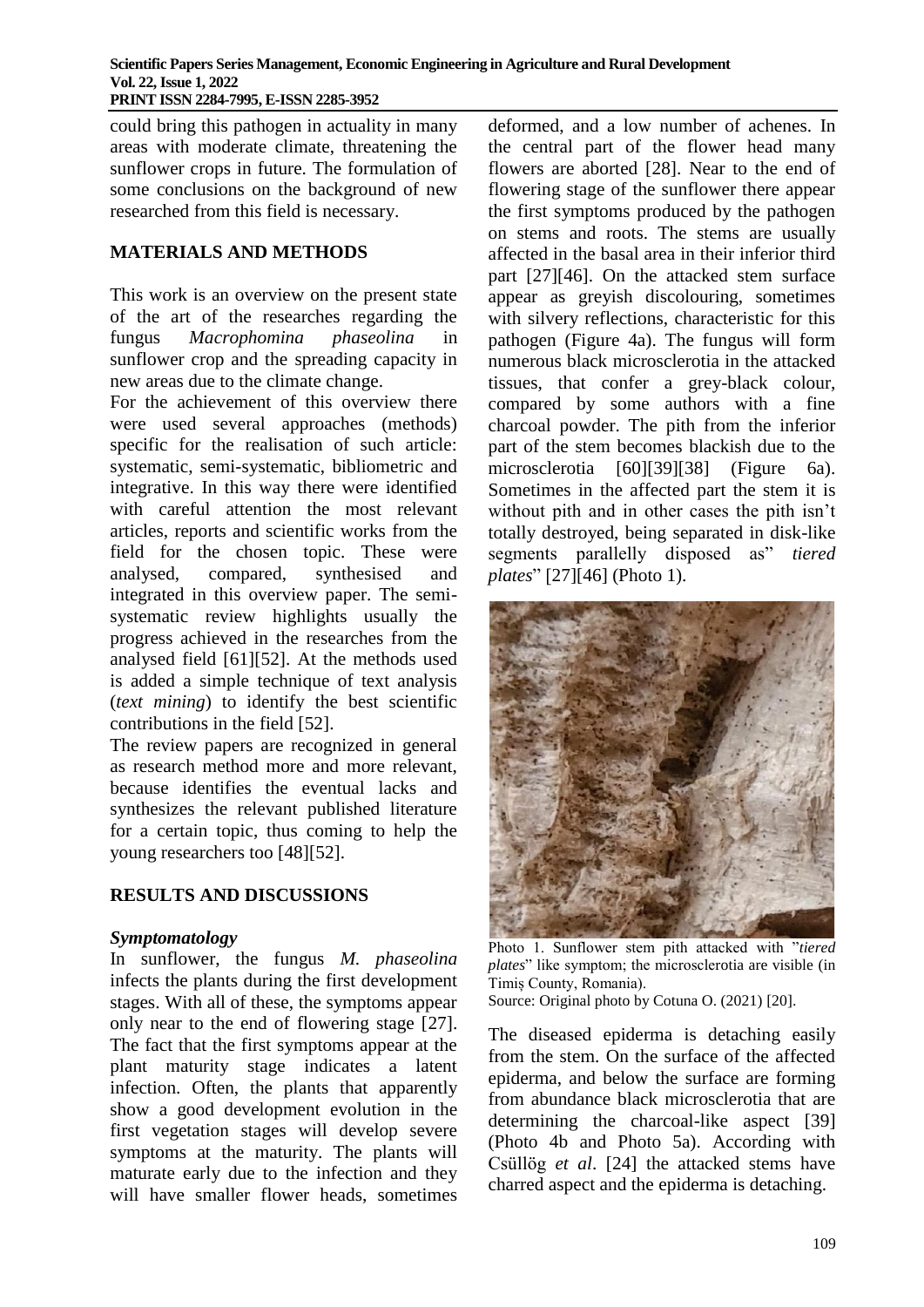In the same time with the existence of the microsclerotia the fungus can produce pycnidia on the stems, but this happens more rarely in natural conditions. The same authors show that in the first infection stage the sunflower plants are manifesting fading symptoms, then appear the yellowing and senescence of the leaves that are remaining attached to the stems [51].



Photo 2. Fallen of the sunflower crop affected by charcoal rot attack (in Timiș County, Romania). Source: Original photo by Cotuna O. (2021) [20].



Photo 3. Fallen sunflower plants due to the charcoal rot attack (in Timiș County, Romania). Source: Original photo by Cotuna O. (2021) [20].

In the same way are infected the roots too. The fungus enters in the secondary and tertiary roots and after that will reach the primary root. In this way the fungus infects the fibro-vascular system of the roots and the basal internodes blocking the transport of the

water and of the nutrients. Due to the destroyed root system the diseased plants can be easily uprooted from the soil and they die lastly (Photo 2 and Photo 3). On the diseased roots are forming black microsclerotia [3][27] (Photo 5b and Photo 6b).

Plant fading can start in the flowering stage and continues till to they get mature. In such situations the yield loses can be very high [40] [47].



Photo 4. a) Greyish discolouring with silvery reflexions on sunflower stem; b) microsclerotia on the sunflower stem epiderma surface.

Source: Original photo by Cotuna O. (2021) [20].



Photo 5. a) microsclerotia below the sunflower stem epiderma; b) microsclerotia on sunflower diseased root. Source: Original photo by Cotuna O. (2021) [20].



Photo 6. a) Microsclerotia in sunflower stem pith; b) sunflower root totally browned. Source: Original photo by Cotuna O. (2021) [20].

## *Pathogeny and epidemiology*

The charcoal rot fungus can resist as microsclerotia in soil on the litter but also it can resist on the seed mass [28][23][46][4]. There are researches that show positive correlations between the level of the inoculum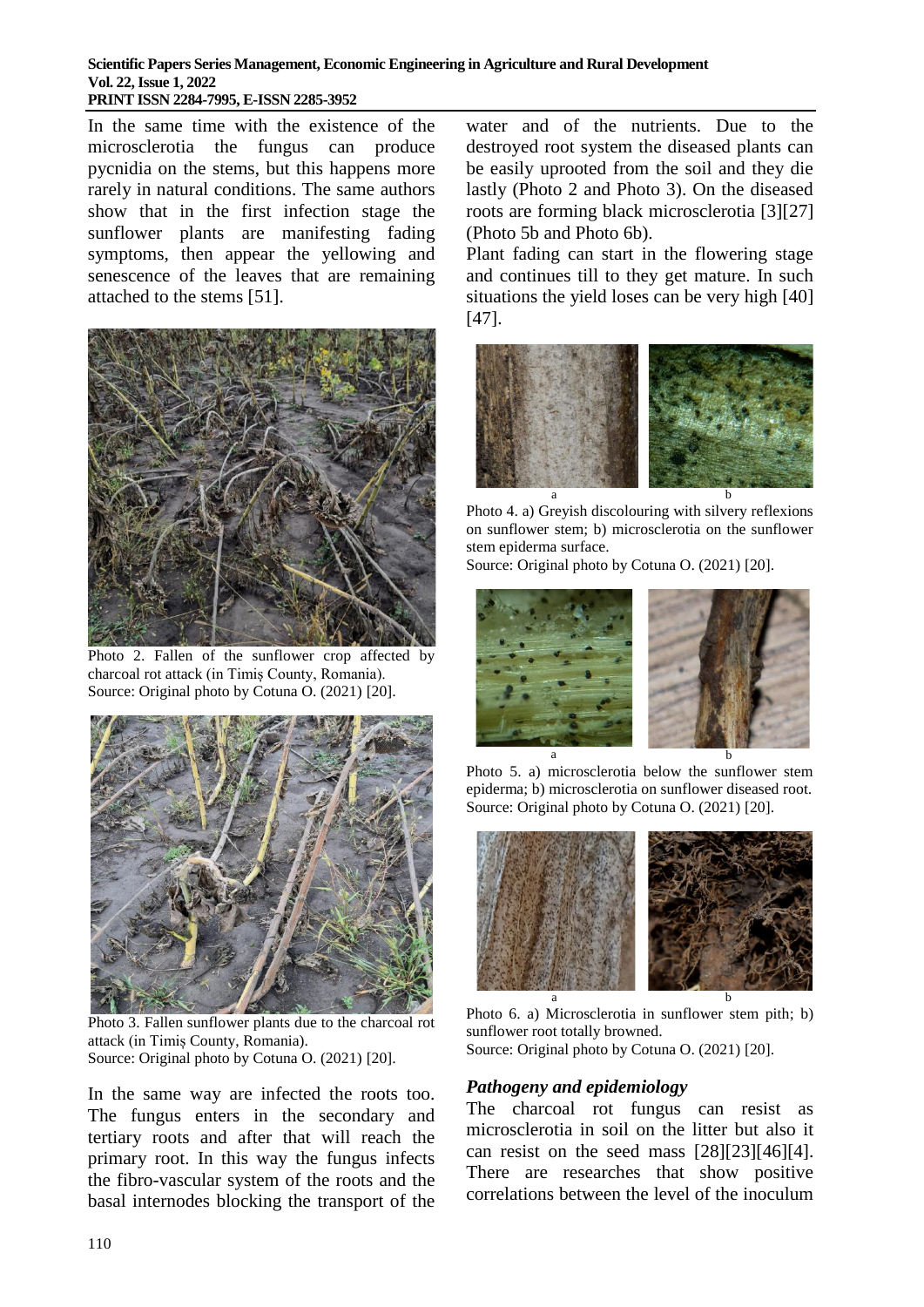source from the seed mass and infection severity [4][38]. The microsclerotia can survive in soil from two to 15 years [9][3] [23].

The microsclerotia of the charcoal rot fungus can have spherical, oval or elongate form. The colour differs depending by the age of the microsclerotia (Photo 7). In the first development stages they are light brown and they become black once they are getting mature [43]. According with Docea *et* Severin (1990) the microsclerotia are usually ovoid shaped and have a diameter comprised between 50 - 300 µm.



Photo 7. Microsclerotia of *Macrophomina phaseolina* sampled from diseased sunflower plant (microscope photo x40).

Source: Original photo by Cotuna O. (2021) [20].



Photo 8. *Macrophomina phaseolina* pycnidia sampled from diseased sunflower stems from western Romania (Timiș County) (microscope photo x40). Source: Original photo by Cotuna O. (2021) [20].

The fungus pycnidia are forming rarely in nature, they have greater sizes compared with the microsclerotia and have the colour from brown to black (Photo 8). According with Lakhran *et al.* [41] the pycnidia can be globulous or with irregular shape and are presenting an ostiole. The pycniospores can be oval - prolonged or cylindrical, colourless and unicellular. The size of the pycniospores is comprised between  $14 - 32 \times 5 - 11 \text{ }\mu\text{m}$ [27].

The importance of the pycnidia in the epidemiology of the fungus *M. phaseolina* depends in a great measure by the host plant, but also depends by the fungal isolate [2][6].

The fungus attacks plants mostly during the drought periods associated with high temperatures. The temperature, air humidity and the available water are very important for the realisation of the infection with charcoal rot fungus. The microsclerotia are germinating at temperatures comprised between  $30 - 35$  °C [43]. The attack of the fungus is mainly influenced by the soil temperatures that has to be greater than 28 ºC and by the rainfalls [28].

In the first development stages of the plants the fungus has the capacity to infest the host in 24 – 48 hours in conditions of low temperature and high humidity. In this phenophase usually the symptoms aren't visible and the fungus is developing slow in the attacked plants until to the development of the achenes. The symptoms characteristic for the disease are becoming visible when the humidity is low and the temperature is high during the seed formation stage [5][38].

In recent studies is shown that the fungus *Macrophomina phaseolina* produces high amounts of toxins and enzymes that are destroying the cell walls. With the help of the hydrolytic enzymes the fungus degrades the polyzaharides from the cell walls and the lignin. The pathogen produces enzymes for the hydrolysis of the cellulose (exocellobiohydrolases, endoglucanases and β-glucosidases) and for the lignin degradation (lignin peroxidases, laccases, galactose oxidases, chloroperoxidases, haloperoxidases and heme peroxidases). The toxins and enzymes produced by the pathogen are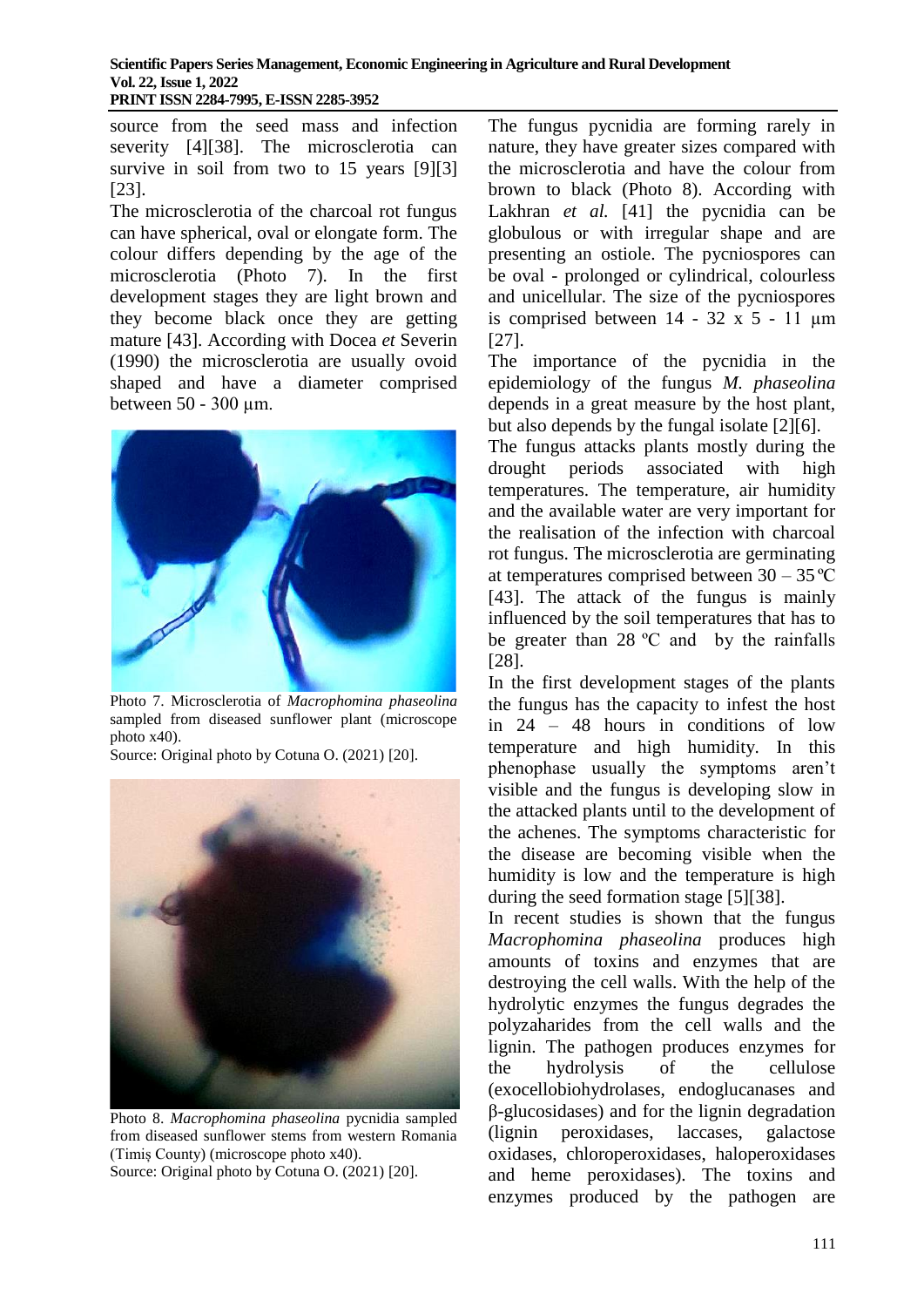favouring the infections leading to the appearance of the first symptoms and finally to the host death [37][43].

According with Popescu [46] the fungus usually infects the plants with physiological disorders, when the growth of the main root is stopped and the secondary roots start to grow old. In such plants the root system will be colonized by *Fusarium sp*. and by other fungi that are preparing in this way the root tissues for the infection with *Macrophomina phaseolina*. The mechanical lesions, high plants density and pests attack are factors that are favouring the infection with the charcoal rot [51][4].

## *Influence of the climate changes on the fungus Macrophomina phaseolina*

*Macrophomina phaseolina* is a pathogen that is developing in conditions of hot and dry climate. Temperature growth in the temperate regions accompanied by the absence of the rainfalls could create great problems in the sunflower crops [24]. High temperatures and the deficit of water in soil affects the sunflower plants development making them vulnerable to the attack of the pathogen *M. phaseolina* that due to the microsclerotia that are forming in the plant tissues (in roots and stems) succeeds to survive in unfavourable conditions [18][50].

The question that arises is:"*Exist there climatic scenarios in Europe for the future evolution of the pathogens that survive in soil in the case of major climate changes*". The answer is "*Yes. Exist.*"

Regarding the fungus *Macrophomina phaseolina* there was realised a study on the potential answer in the cases of climate changes predicted for Europe. There were realised several experiments simulating conditions of high temperature (demanded by this pathogen). The simulation was realised in Europe with the help of IPCC A1B emission scenario as an achievement of the global climatic model Hadley - CM3. There have been obtained more many simulations of daily weather data for a period of 30 years. The scenarios focused on the year 2030 were compared with those from the year 2000. The response of the fungus *M. phaseolina* has leaded to the conclusion that it will grow and

develop better in areas from Central Europe and in Southern Europe. The analysed fungi in the framework of this climatic scenario have shown a general trend to adapt in the cooler areas from Europe [42].

According with the results of this climatic scenario, there is believing that the fungus *M. phaseolina* will register increases of the incidence in countries from the continental Mediterranean areas as is Italy, France, Spain, but also it will enter in countries from Central Europe with relatively cooler climate. The spreading trend of this pathogen specific for warmer areas to the temperate areas was highlighted during the last years, there being reported more often great damages in the crops from these areas where the pathogen was appearing only occasionally only in the year with favourable weather conditions [42] [50] (Map 1).



Map 1. The relative growth differences of the spread of *M. phaseolina* in sunflower in the climatic scenario 2030 vs. 2000.

Source: Manici *et al*. (2012) [42].

In the year 2021 this fungus has destroyed several sunflower crops from Western Romania (Banat Plain, part of the Pannonian Plain) [20].

## *Can we control this pathogen?*

Charcoal rot pathogen is verry difficult to control, mainly due to its extraordinary capacity of survival of the microsclerotia in soil. From this point of view the chemical control of the disease is extremely difficult and inefficient from economic point of view.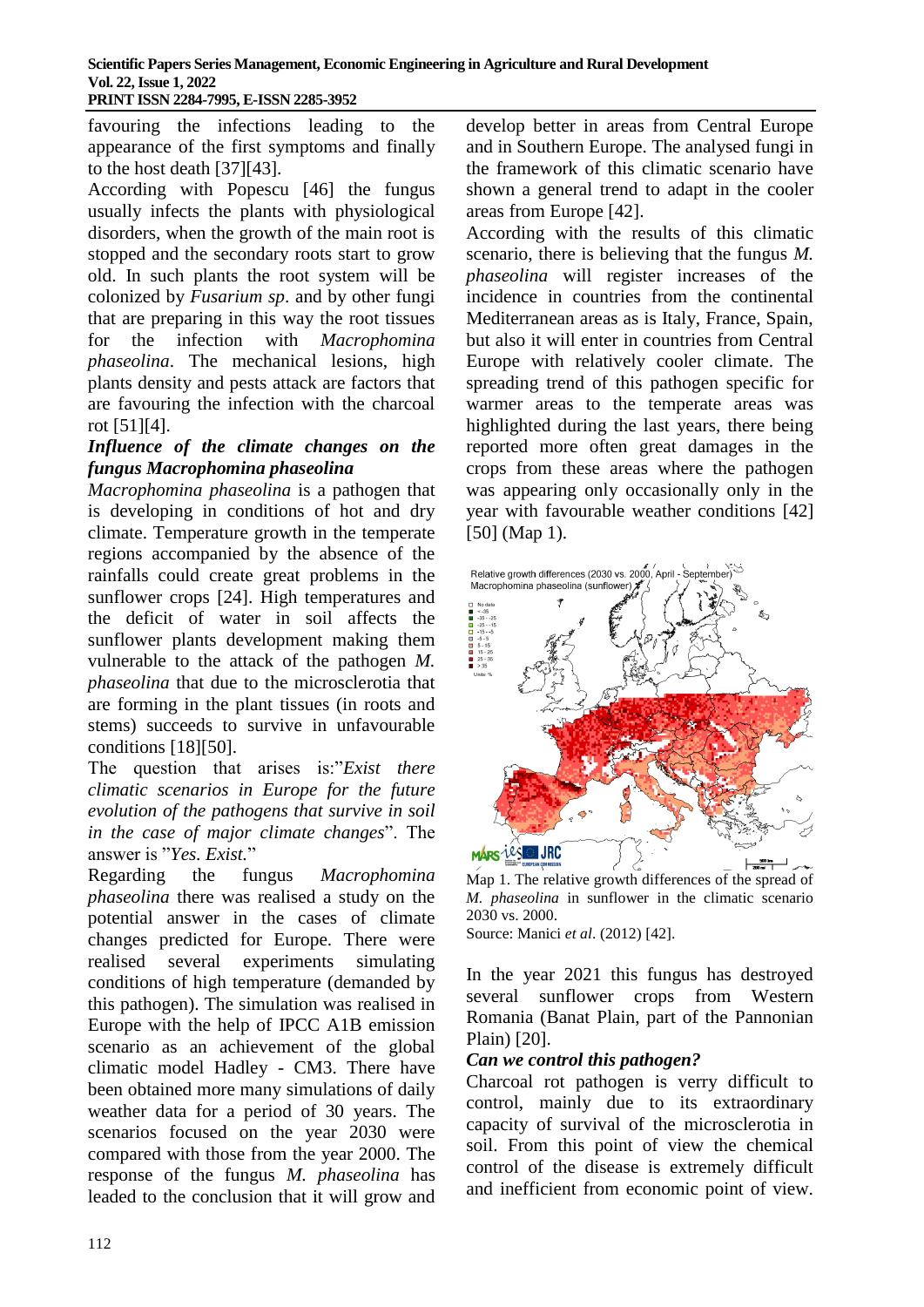In this way, the prevention measures represent the fair approach for the control of this pathogen [31]. There is recommended the use of resistant hybrids, irrigation of the crops in drought conditions accompanied by high temperatures, destruction of the infected litter, cultivation of the crops in conditions of proper soil texture, crop rotation *etc*. Regarding the crop rotation there are mentions assuming that it isn't always effective due to the fungus polyphagia (it can infect over than 500 species of cultivated and wild plants) [30][28][46]. Docea *et* Severin [27] recommends the use for seeding of the seed free of microsclerotia, superior quality soil works, crop hygiene and crop rotation.

The chemical control of the fungus *Macrophomina phaseolina* is extremely difficult because there aren't existing fungicides to control the pathogen at the root level. Nowadays are ongoing numerous researches in this topic [16][41][43]. In laboratory research developed by Csüllög *et* Tarcali [23] they show that fungicides aren't efficient against this fungus. They have tested several fungicides: azoxystrobin, cyproconazole, prochloraz and pyraclostrobin. From those only prochloraz has stopped the growth of the hyphae and microsclerotia. The conclusion of the research is that only the genetic resistance could have efficient results in the control of charcoal rot. In the infected soils can be applied fumigations with allowed substances. This methos is quite costly and pollutant, from this reason being used at small spatial scale [46].

Practically the fumigation substances are forbidden, but bio-fumigation could be an alternative for the management of the charcoal rot pathogen in sunflower. Bio-fumigation consists in cultivation of a cover crop from the family *Brassicaceae* and its incorporation in soil with the purpose to produce biocide substances in soil. Very recent researches show the biocide effects of the isothiocyanates on the pathogenic fungi from soil [1]. The efficiency of the bio-fumigation is variable being influenced by many factors shows Motisi *et al.* [44]. The same author brings in attention growths of the attack intensities of some pathogens after the application of biofumigation [44]. Thus, there are necessary more researches to attest if bio-fumigation is effective in the control of the pathogens from the sunflower crops and to highlight the potential disadvantages of this method [1].

A non-pollutant method that can be used for charcoal rot control is solarization of the infested fields. This methos is also difficult to be applied on big surfaces. At the application of this method the land cannot be cultivated.

There is interest also in the biological control by using antagonists (fungi and bacteria) and mycorrhizae. In this way are ongoing numerous tests in laboratory regarding their efficiency in the control of charcoal rot.

There is known from long time that the arbuscular mycorrhizae have positive effects on plants, favouring the absorption of the nutrients and protecting the plants against the attack of some pathogens and pests [43]. In the case of sunflower crop there was noticed that the symbiosis with arbuscular mycorrhizae cannot stop the infection with *M. phaseolina* [43].

In the integrated pathogens control systems of the sunflower crop the biological agents (fungi, bacteria and viruses) can replace some chemical treatments. The antagonist fungi *Trichoderma viride* and *Trichoderma harzianum* proved to be effective for the control of the fungus *M. phaseolina* [7]. In general, the fungi from the genus *Trichoderma* proved to be effective biological control agents in the management of this sunflower pathogen [34]. From the *Trichoderma* genus, *T. longibrachiatum* has reduced the mycelium growths of the charcoal rot fungus by modifying its structure, there being implied the direct inhibition and the microbial organic volatile compounds (antibiosis) [34].

Very good efficiency was registered in the case of the combinations between the fungus *Trichoderma harzianum* and the bacteria *Pseudomonas fluorescens* that have reduced the germination of the charcoal rot sclerotia in a rate of 60 % in conditions of natural infection [53].

Bacterial biological agents from the rhizosphere area are now more tested for the biological control of the fungus *M.*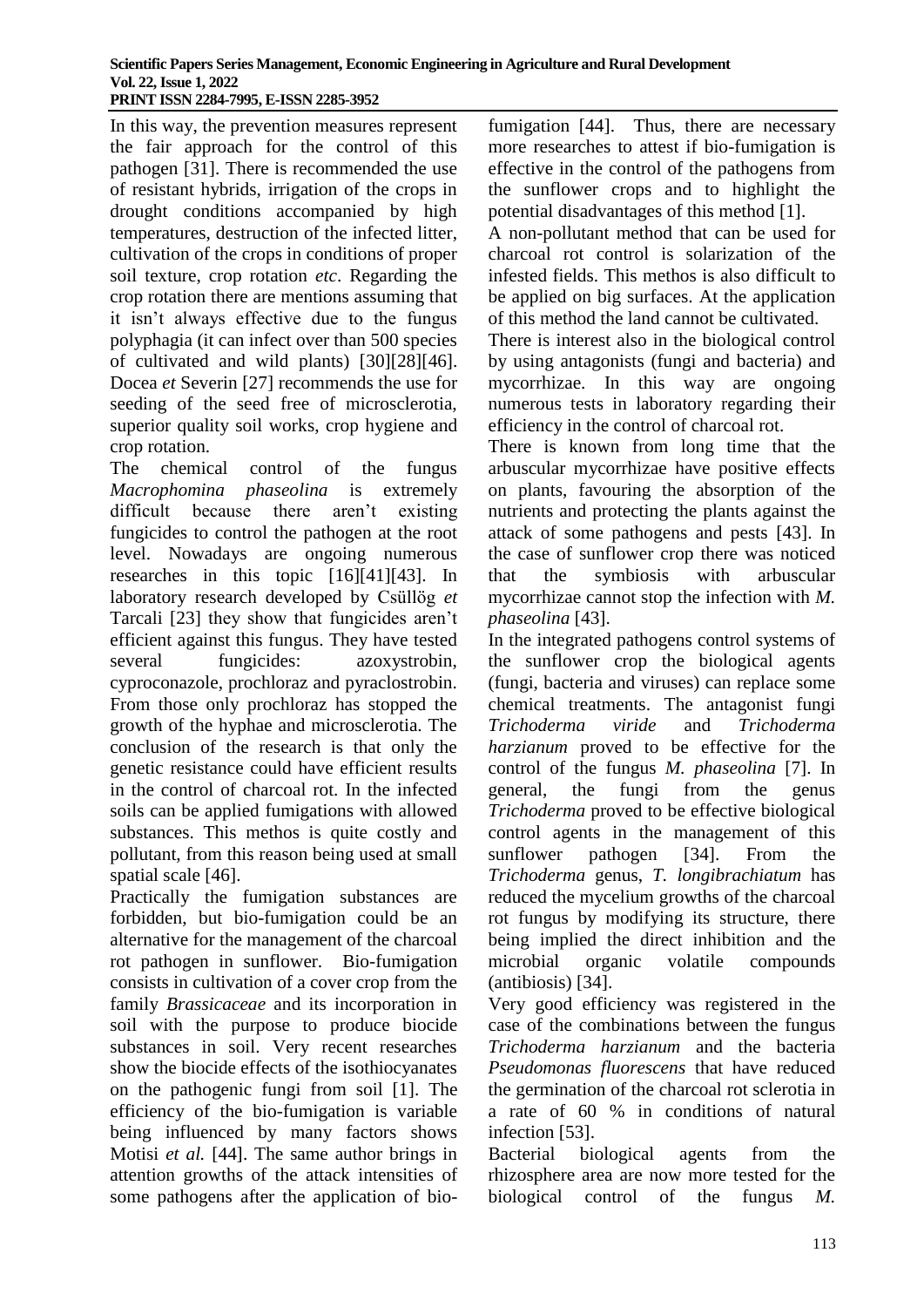*phaseolina*. Some rhizobacteria have proved their capacity to inhibit the growth of this fungus. Thus, *Bacillus amyloliquefaciens* and *Bacillus siamensis* have proved a very good fungistatic effect on the charcoal rot sclerotia [56][33]. The results obtained by Torres *et al.*  [56] show that the rhizobacteria *Pseudomonas fluorescens* and *Bacillus subtilis* can inhibit *M. phaseolina* according with *in vitro* and *in vivo* tests. A recent study shows that *B. contaminans* could stop the development of *M. phaseolina* by reducing its pathogeny [59]. In the management of the charcoal rot of the sunflower crops is essential the use of a control strategy that includes preventive measures, biological measures and less the chemical measures, last ones being mostly inefficient. Only in this way it can be avoided the harvest loses that the pathogen is able to produce, thus being important to diminish the impact of the pesticides on the environment by limiting their excessive use [58].

## **CONCLUSIONS**

Charcoal rot of sunflower roots and stems is a very dangerous plant disease mostly in the tropical and subtropical areas. In the last years it was noticed the expansion of the disease in new areas, mostly due to the climatic change. The pathogen *Macrophomina phaseolin* is expanding slowly and surely in the areas with relatively cooler climate on the background of temperature increase and the water deficit in soil. In temperate areas the presence of this pathogen is more often reported, not sporadically as it was in the past.

The invasive feature of the pathogen *M. phaseolina* was highlighted in many studies. Thus, the great number of host plants, the distribution at global level and climate changes show that this fungus has potentially great importance for the future of sunflower crop.

The analysed literature from this work shows that this fungus is difficult to be managed due to the survival mode as sclerotia into the soil. The inefficiency of the chemical control methods was highlighted in most of the published articles until in 2021. The approach of the prophylactic and biological control

methods is essential in present. The new directions in charcoal rot control research from nowadays with emphasis on the biological control agents are encouraging, even there are needed more numerous tests in field natural conditions.

## **REFERENCES**

[1]Ait-Kaci Ahmed, N., Dechamp-Guillaume, G, Seassau, C., 2020, Biofumigation to protect oilseed crops: focus on management of soilborne fungi of sunflower. OCL 27: 59.

[2]Ahmed, N., Ahmed, Q., 1969, Physiologic specialization in *Macrophomina phaseoli* (Maubl.) Ashby, causing stem rot of jute, *Corchorus* species. Mycopathologia 39: 129 – 138.

[3]Ahmad, I., Burney, K., 1990, *Macrophomina phaseolina* infection and charcoal rot development in sunflower and field conditions.  $3^{rd}$  International Conference Plant Protection in tropics. March 20 - 23, Grantings, Islands Paeau, Malaysia.

[4]Ahmad, I., Burney, K., Asad, S., 1991, Current status of sunflower diseases in Pakistan. National Symposium on Status of Plant Pathology in Pakistan. December 3 - 5, 1991, Karachi, P. 53.

[5]Ahmad, Y., 1996, Biology and control of corn stalk rot. Ph.D. Thesis, Department of Biological Science, Quaid-i-Azam University, Islamabad, Pakistan.

[6]Ali, S., M., Dennis, J., 1992, Host range and physiologic specialisation of *Macrophomina phaseolina* isolated from field peas in South Australia. Aust. J. Exp. Agric. 32: 1121 – 1125.

[7]Alice, D., E. G., Ebenezar, K., Siraprakasan, 1996, Biocontrol of *Macrophomina phaseolina* causing root rot of jasmine. J. Ecobiol., 8: 17 – 20.

[8]Australian Oilseeds Federation, 2012, Better Sunflowers Agronomy Training Package (Big Yellow Sunflower Pack), https://

bettersunflowers.com.au/bysp/surveyinfo.aspx?sid=3, Accessed on 28.01.2022.

[9]Baird, R., E., Watson, C., E., Scruggs, M., 2003, Relative longevity of *Macrophomina phaseolina* and associated mycobiota on residual soybean roots in soil. Plant Dis. 87: 563 – 566.

[10]Békési, P., 2002, A napraforgó legfontosabb betegségei és az ellenük alkalmazható védekezés lehetőségei [The most important diseases of sunflower and the possibilities of control]. Gyakorlati Agrofórum,  $13$  (1):  $23 - 26$ .

[11]Bonciu, E., 2019a, The climate change mitigation through agricultural biotechnologies, Annals of the University of Craiova - Agriculture, Montanology, Cadastre Series, Vol. 49 (1): 36 - 43.

[12]Bonciu, E., 2019b, The behavior of some sunflower genotypes under aspect of variability of the productivity elements, Current trends in Natural Sciences, Vol. 8 (15): 68 - 72.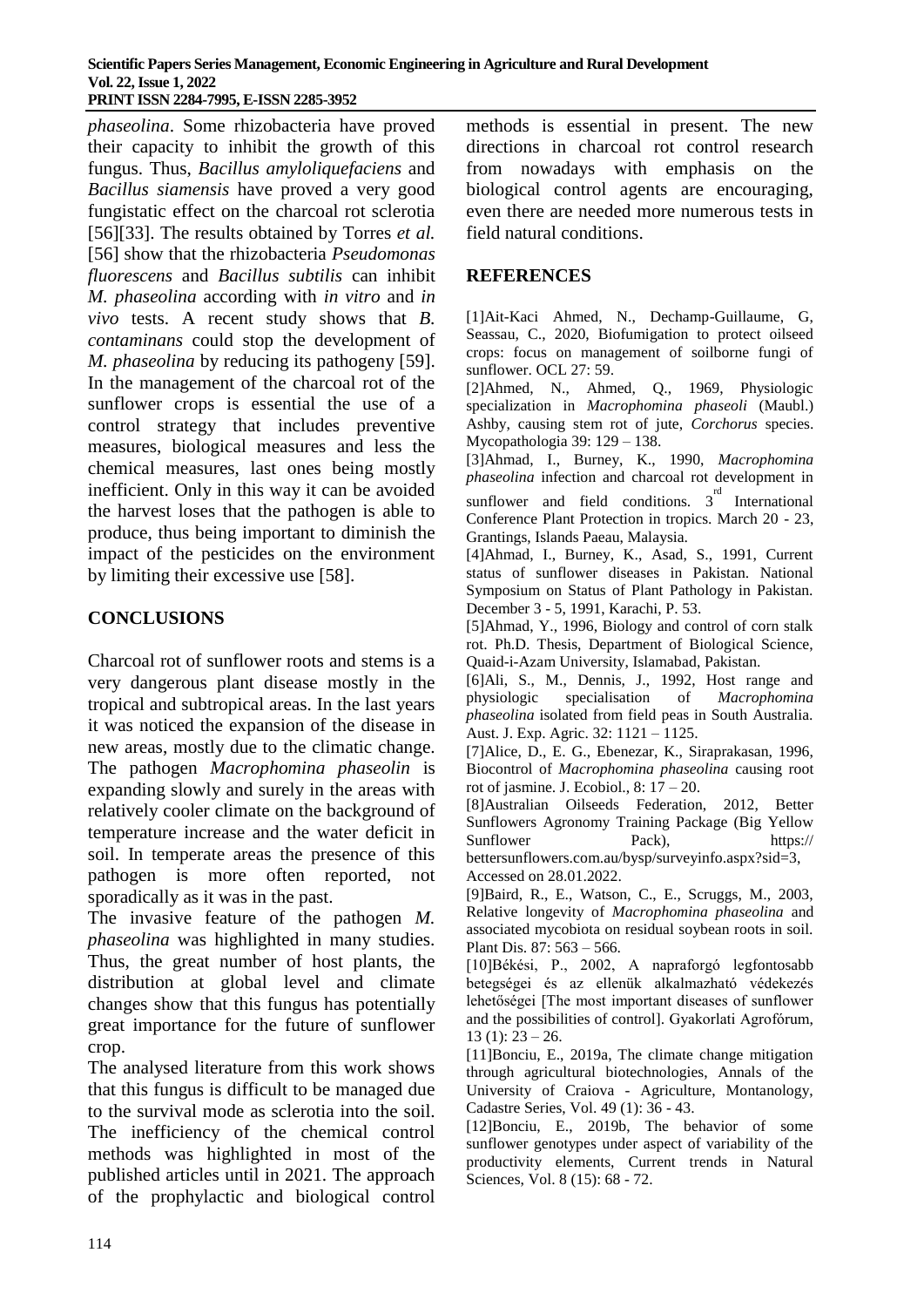[13]Bonciu, E., 2020a, Aspects of the involvement of biotechnology in functional food and nutraceuticals. Scientific Papers. Series A. Agronomy, Vol. LXIII (2): 261 - 266.

[14]Bontea, V., 1985, Ciuperci parazite și saprofite din România, (Parasitic and saprophytic fungi in Romania) Vol. I, Acad. R. S. R. Publishing House, București, 590  $D$ .

[15]Bontea, V., 1986, Ciuperci parazite și saprofite din România, (Parasitic and saprophytic fungi in Romania), Vol. II, Acad. R. S. R., Publishing House București, 474 p.

[16]Chamorro, M., Domínguez, P., Medina, J., J., Miranda, L., Soria, C., Romero, F., et al., 2015a, Assessment of chemical and biosolarization treatments for the control of *Macrophomina phaseolina* in strawberries. Sci. Hortic. (Amsterdam) 192, 361 – 368. doi: 10.1016/j.scienta.2015.03.029.

[17]Coakley, S., M., Scherm, H., Chakraborty, S., 1999, Climate change and plant disease management. Annu Rev Phytopathol 37: 399 – 426.

[18]Cook, G., E., Boosalis, M., G., Dunkle, L., D., Odvody, G., N., 1973, Survival of *Macrophomina phaseoli* in corn and sorghum stalk residue. Plant Dis. Rep. 57: 873 – 875.

[19]Comes, I., Lazăr, A., Bobeș, I., Hatman, M., Drăcea, A., E., 1982, Fitopatologie (Phytopathology), Didactical and Pedagogical Publishing House, 455 p.

[20]Cotuna, O., Sărățeanu, V., 2021, Putrezirea cărbunoasă a rădăcinilor și tulpinilor de floarea soarelui (Charcoal rot of the sunflower roots and stems - *Macrophomina phaseolina* (Tassi) Goidanich with microsclerotic form *Rhizoctonia bataticola*  (Taubenhaus) E. J. Butler, Banat Agriculture no. 3 (148), 77 - 82, Agroprint Publishing House (online).

[21]Crous, P., W., Slippers, B., Wingfield, M., J., Rheeder, J., Marasas, W., F., O., Philips, A., J., L., Alves, A., Burgess, T., Barber, P., Groenewald, J., 2006, Phylogenetic lineages in the *Botryosphaeriaceae.* Studies. Mycol. 55: 235 - 253.

[22]Csüllög, K., Tarcali, G., 2020, Investigation of the mycelial compatibility of *Macrophomina phaseolina*. Folia Oecologica, 47 (2): 153 – 158.

[23]Csüllög, K., Tarcali G., 2020, Examination of different fungicides against *Macrophomina phaseolina*  in laboratory conditions, Acta Agraria Debreceniensis 2020 - 2, 65 - 69, DOI: 10.34101/ACTAAGRAR/2/3768, Accessed on 25.01.2022.

[24]Csüllög, K., Racz, E., D., Tarcali, G., 2020, The Charcoal rot disease (*Macrophomina phaseolina* (Tassi) Goid.) in Hungary, Characterization of *Macrophomina phaseolina* fungus, National Seminar on Recent Advances in Fungal Diversity, Plant - Microbes Interaction and Disease Management At: Banaras Hindu University, Varanasi, India. [https://www.researchgate.net/publication/340686511\\_T](https://www.researchgate.net/publication/340686511_The_Charcoal_rot_disease_Macrophomina_phaseolina_Tassi_Goid_in_Hungary_Characterization_of_Macrophomina_phaseolina_fungus.) [he\\_Charcoal\\_rot\\_disease\\_Macrophomina\\_phaseolina\\_](https://www.researchgate.net/publication/340686511_The_Charcoal_rot_disease_Macrophomina_phaseolina_Tassi_Goid_in_Hungary_Characterization_of_Macrophomina_phaseolina_fungus.) [Tassi\\_Goid\\_in\\_Hungary\\_Characterization\\_of\\_Macrop](https://www.researchgate.net/publication/340686511_The_Charcoal_rot_disease_Macrophomina_phaseolina_Tassi_Goid_in_Hungary_Characterization_of_Macrophomina_phaseolina_fungus.) [homina\\_phaseolina\\_fungus.](https://www.researchgate.net/publication/340686511_The_Charcoal_rot_disease_Macrophomina_phaseolina_Tassi_Goid_in_Hungary_Characterization_of_Macrophomina_phaseolina_fungus.)

[25]Debaeke, P., Casadebaig, P., Flenet, F., Langlade, N., 2017, Sunflower crop and climate change: vulnerability, adaptation, and mitigation potential from case-studies in Europe. OCL, 2017, 24(1) D102.

[26]Dhingra, O., D., Sinclair, J., B., 1978, Biology and pathology of *Macrophomina phaseolina*. Viçosa: Imprensa Universitária, Universidade Federal de Viçosa 166 p.

[27]Docea, E., Severin, V., 1990, Ghid pentru recunoașterea și combaterea bolilor plantelor agricole (Guide for the recognition and control of agricultural plant diseases), Ceres Publishing House, București, p. 137, 320 p.

[28]EPPO Standard, European and Mediterranean Plant Protection Organization PP 2/21(1), 2000 - Guidelines on good plant protection practice - Sunflower, 9 p.

[29]Farr, D., F., Rossman, A., Y., 2018, Fungal databases, systematic mycology and microbiology laboratory, ARS, USDA. [http://nt.ars](http://nt.ars-grin.gov/fungaldatabases/,)[grin.gov/fungaldatabases/,](http://nt.ars-grin.gov/fungaldatabases/,) Accessed on January 25, 2022.

[30]Francl, L., J., Wyllie, T., D., Rosenbrock, S., M., 1988, Influence of crop rotation on population density of *Macrophomina phaseolina* in soil infested with *Heterodera glycines*. *Plant Dis*. 72, 760 – 764.

[31]Hafeez, A., Ahmad, S., 1997, Screening of sunflower germplasm for resistance to charcoal rot in Pakistan. Pak. J. of Phytopathology **9**:74 - 76.

[32]Hoes, J. A., 1985, *Macrophomina phaseolina*  causal agent of charcoal rot of sunflower and other crops. Agriculture Research Station*,* Modren Manitoba, Canada.

[33]Hussain, T., Khan, A., A., 2020, Determining the antifungal activity and characterization of *Bacillus siamensis* AMU03 against *Macrophomina phaseolina*  (Tassi) Goid. Indian Phytopathol. 73, 507 – 516. doi: 10.1007/s42360-020-00239-6, Accessed on 16.01.2021.

[34]Hyder, S., Inam-ul-haq, M., Bibi, S., Humayun, A., 2017, Novel potential of *Trichoderma spp*. as biocontrol agent. J. Entomol. Zool. Stud. 5, 214 – 222.

[35]Jimenéz-Diaz, R. M., Blanco-López, M. A., Sackston, W. E., 1983, Incidence and distribution of charcoal rot of sunflower caused by *Macrophomina phaseolina* in Spain. *Plant Disease*, 63: 1033 – 1036.

[36]Ioniță, A., Iliescu, H., Kupferberg., S., 1996. *Macrophomina phaseolina* – one of the main pathogens of sunflower crop in Romania. In Proceedings of the 14th international sunflower conference. Beijing, China, June 12–20, 1996*.* Shenyang: ISA, p. 718 – 723. [37]Islam, M., Haque, M., Islam, M., Emdad, E., Halim, A., Hossen, Q. M., et al., 2012, Tools to kill: genome of one of the most destructive plant pathogenic fungi *Macrophomina phaseolina*. BMC Genomics 13: 493. doi: 10.1186/1471-2164- 13-493.

[38]Khan, S. N., 2007, *Macrophomina phaseolina* as causal agent for charcoal rot of sunflower, Mycopath (2007) 5 (2)**:** 111 - 118.

[39]Kolte, S., J., 1985, Diseases of annual edible oilseed crops*.* Vol. II*.* Boca Raton, Florida: CRC Press, p. 33 – 44.